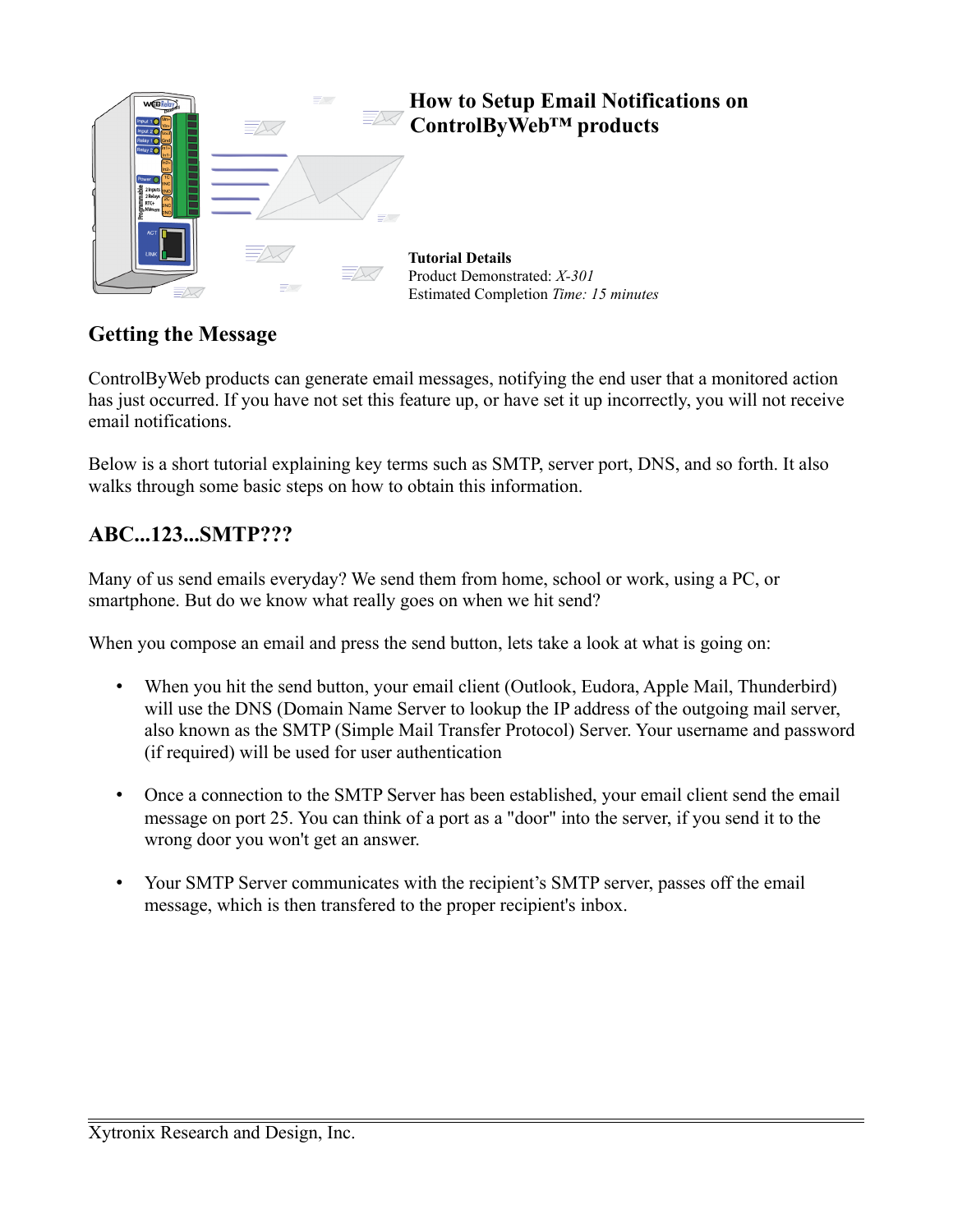

**EMAIL CLIENT OPERATIONS** 

In order for the X-301 to send an email, the proper email settings will need to be configured. Once setup, the X-301 will act similar to your email client.

## Fill in the

Now that we know the basics, lets take a look at where we enter these settings, and how we can find them in order to send email notifications using a ControlByWeb product.

Note: ControlByWeb products do not support SSL encryption (as found in most free email accounts such as Gmail, Hotmail, Yahoo!) ensure that the SMTP server you plan to use does not use SSL encryption. Contact your ISP or Network Administrator for more information on non-encrypted SMTP servers.

When you access your X-301 (or any ControlByWeb product), you will see a series of tabs at the top. Click on the Network tab, shown below.

| 000                                                                                                                                                                                                                   | WebRelay-Dual                                                                                                                                                                                                                                                        |               |        |                                |                           |                     |  |  |
|-----------------------------------------------------------------------------------------------------------------------------------------------------------------------------------------------------------------------|----------------------------------------------------------------------------------------------------------------------------------------------------------------------------------------------------------------------------------------------------------------------|---------------|--------|--------------------------------|---------------------------|---------------------|--|--|
| 实<br>¢<br>$+$<br>Þ                                                                                                                                                                                                    | http://192.168.1.2/setup.html                                                                                                                                                                                                                                        |               |        |                                | $\sim$ Q $\sim$ Google    |                     |  |  |
| <b>Setup</b><br><b>∕∈</b> BRelay<br>$\overline{D^{u^0}}$                                                                                                                                                              |                                                                                                                                                                                                                                                                      |               |        |                                |                           |                     |  |  |
| <b>Network</b><br><b>Advanced Network</b><br>Main                                                                                                                                                                     | Date/Time<br>Logging<br>Password                                                                                                                                                                                                                                     | <b>Inputs</b> | Relays | <b>Script</b><br><b>Events</b> | <b>Control Page Setup</b> | <b>Control Page</b> |  |  |
| <b>Use DHCP:</b><br><b>IP Address:</b><br><b>Subnet Mask:</b><br>Gateway:<br><b>Preferred DNS Server:</b><br><b>Alternate DNS Server:</b>                                                                             | *Network parameters require reboot before they take effect.<br>Yes○ No⊙<br>$192$ , $168$ , $1$<br>$\overline{2}$<br>.755<br>⊺о<br>255.<br>255<br>192.<br>168<br>I. T<br>$\mathbf{1}$<br>192.<br>168<br>$\overline{1}$<br>$\mathbf{1}$<br>192.168.1<br>$\overline{1}$ |               |        |                                |                           |                     |  |  |
| <b>HTTP Port:</b><br>Speed:<br>Mode:                                                                                                                                                                                  | 80<br>10 Mbps <sup>o</sup> 100 Mbps <sup>o</sup><br>Half Duplex <sup>®</sup> Full Duplex                                                                                                                                                                             |               |        |                                |                           |                     |  |  |
| Mail Server(SMTP):<br><b>Mail Server Port:</b><br><b>User Name(If Required):</b><br><b>Password(If Required):</b><br><b>Return Email:</b><br>Email 1:<br>Email 2:<br>Email 3:<br>Email 4:<br>Email 5:<br>Submit Reset | 25                                                                                                                                                                                                                                                                   |               |        |                                |                           |                     |  |  |

Now all that needs to be done is enter the required email settings. Below demonstrates where they can be found, and alternate methods of obtaining them.

Xytronix Research and Design, Inc.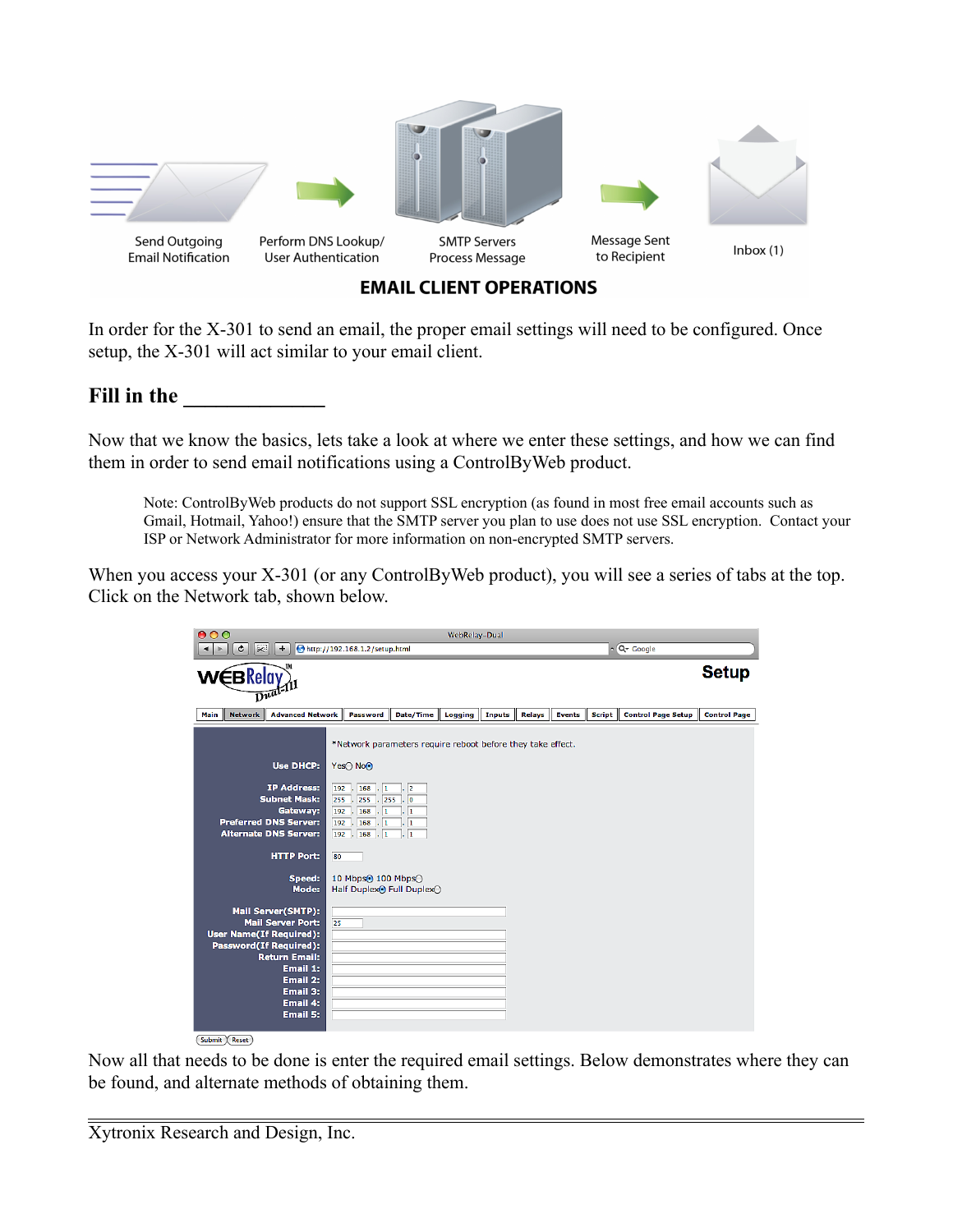#### **Preferred DNS Server / Alternate DNS Server**

If you are using Windows, open the command prompt, and type ipconfig/all, then look for the DNS entry. You should be able to use this in the preferred and alternate DNS server fields

| Ethernet adapter Local Area Connection: |  |  |  |  |  |                              |
|-----------------------------------------|--|--|--|--|--|------------------------------|
|                                         |  |  |  |  |  |                              |
|                                         |  |  |  |  |  |                              |
| <b>DNS Servers</b>                      |  |  |  |  |  | 156.154.78.1<br>156.154.71.1 |

If you are using a Mac, go to System Preferences > Network

| ∩<br>Show All                                                                                                                                                        | Network                                         | Q                                                                                                                                |
|----------------------------------------------------------------------------------------------------------------------------------------------------------------------|-------------------------------------------------|----------------------------------------------------------------------------------------------------------------------------------|
|                                                                                                                                                                      | Location: Automatic                             | ÷                                                                                                                                |
| <b>Ethernet</b><br>Connected<br>Bluetooth<br>∦<br>Not Connected                                                                                                      |                                                 | <b>Status: Connected</b><br>Ethernet is currently active and has the IP<br>address 192.168.1.29.                                 |
| FireWire<br>Not Connected<br>AirPort<br>₹<br>Off<br><b>Bluetooth PAN</b><br>$\left\langle \hspace{-0.2em} \leftarrow \hspace{-0.2em} \right\rangle$<br>Not Connected | Configure:<br>Router:<br><b>Search Domains:</b> | ÷<br>Manually<br>IP Address: 192.168.1.29<br>Subnet Mask: 255.255.255.0<br>192.168.1.1<br>DNS Server: 156.154.70.1, 156.154.71.1 |
| 恭 -<br>+                                                                                                                                                             |                                                 | $\circ$<br>Advanced                                                                                                              |

*Alternate Method: Use a Public DNS sever such as Google's Public DNS. Preferred: 8.8.8.8. Alternate: 8.8.4.4*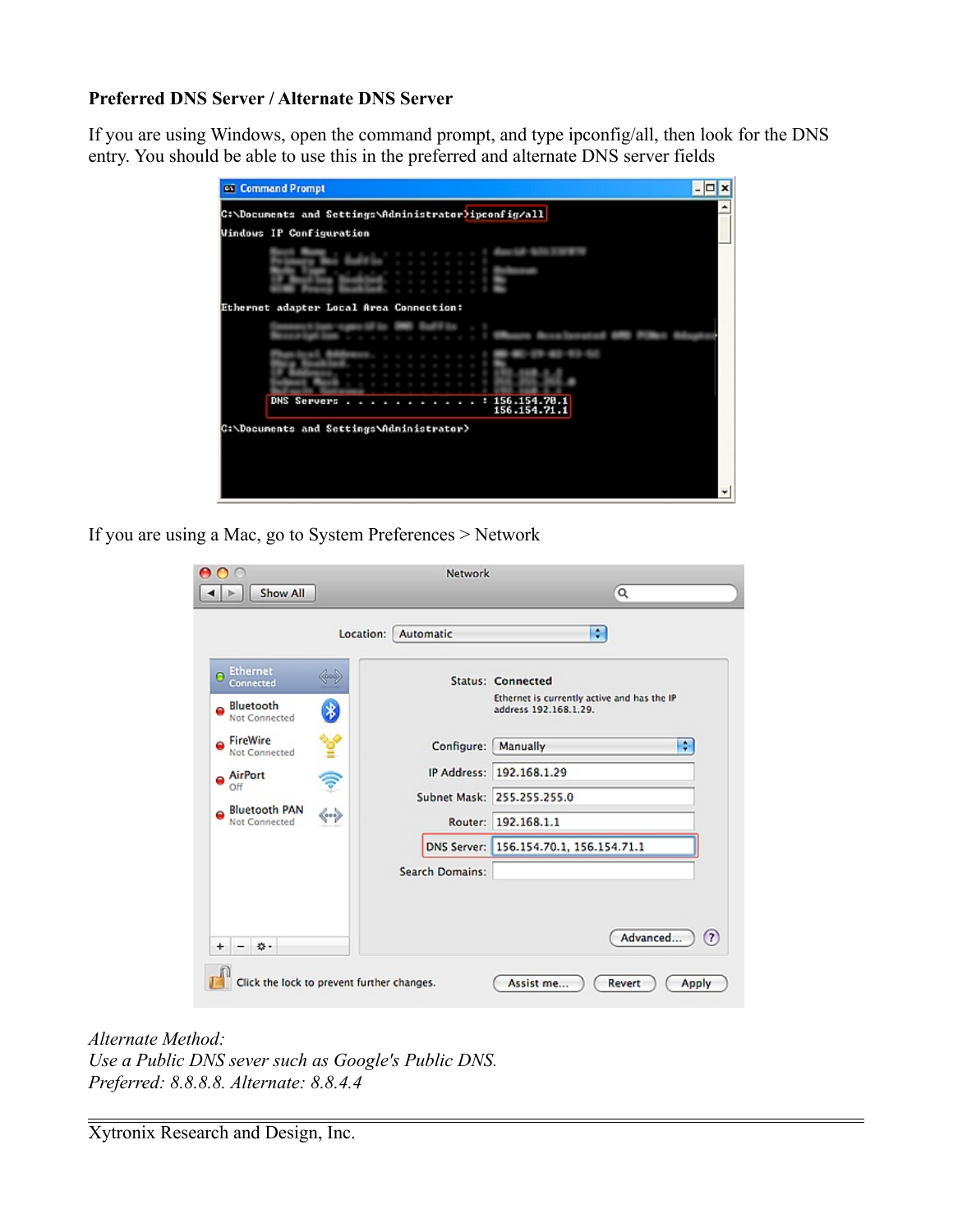## **Mail Server / Mail Server Port**

If you are not sure what the name of your mail server is, you can obtain it from your ISP or Network Administrator.

| My Email Settings - SMTP.mail.net (Default)                                                                                                                                       | Add<br>Edit           |
|-----------------------------------------------------------------------------------------------------------------------------------------------------------------------------------|-----------------------|
|                                                                                                                                                                                   | Remove<br>Set Default |
| Description: My Email Settings<br>Server Name: SMTP.mail.net<br>Port: 25<br>User Name: example@mail.net<br>Authentication method: Encrypted password<br>Connection Security: None |                       |
|                                                                                                                                                                                   |                       |
|                                                                                                                                                                                   |                       |

## *Alternate Method:*

*If you already use an email client such as Outlook or Thunderbird. Look for the Outgoing Mail server under Tools > Account Settings*

#### **Username / Password**

If a username and password is required by the SMTP server, you can obtain this informations from your ISP or Network Administrator.

*Alternate Method: If you already use an email client such as Outlook or Thunderbird. Look for SMTP Authentication Username and Password under Tools > Account Settings*

*Note: Some email clients will not display the password*

## **Return Email**

ControlByWeb products cannot receive emails, but you can specify an email as a return email incase a message is returned, or incase the SMTP server requires a return email for spam protection.

## **Email 1 - 5**

Enter the email addresses of up to five email recipients of your choice.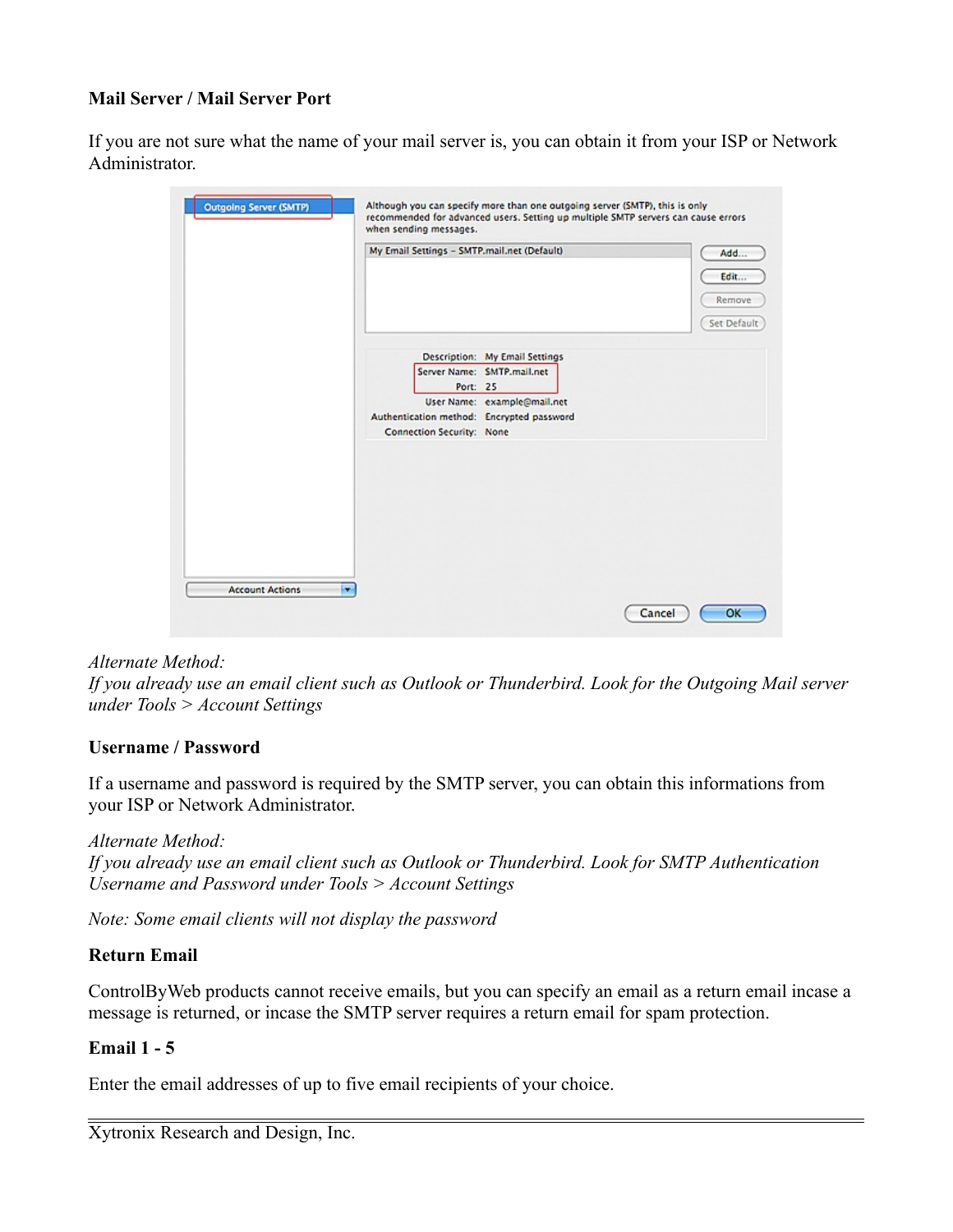## **Does it Work?**

Once you have successfully submitted the settings, you can send a test email to ensure your settings are correct. To do so, open your web browser, and type the following:

http://IP\_Address/state.xml?testEmail=1

Replace IP Address with the current IP address assigned to the X-301.

Example: http://192.168.1.2/state.xml?testEmail=1

*Note: The testEmail command is only supported on the following products: X-300™, X-301™, WebRelay-10 Plus™, WebSwitch Plus™, Five-Input Module, Analog Module, Temperature Module.* 

If your device does not support the *testEmail* command, you can manually trigger the email.

| 000                                             | Inbox                                                                                                       |                                                                                                                        | $\bigcirc$                                 |  |  |
|-------------------------------------------------|-------------------------------------------------------------------------------------------------------------|------------------------------------------------------------------------------------------------------------------------|--------------------------------------------|--|--|
| Cet Mail + A Write <sup>[4</sup> ] Address Book | Tag *                                                                                                       | Q Search all messages < %K>                                                                                            |                                            |  |  |
| $\qquad \qquad \Box$<br>Inbox                   |                                                                                                             |                                                                                                                        | $Q_{\star}$<br>$\equiv$                    |  |  |
| All Folders<br>$\cdot$                          | $\bullet$<br>ზ<br>$\mathscr{P}$<br>Quick Filter:<br>$\boxed{\underline{\mathbf{A}}^{\pm} }$<br>٠<br>$\star$ | Q Filter these messages < %F>                                                                                          |                                            |  |  |
| $\nabla =$ Local Folders                        | $6 \star 6$ Subject                                                                                         | · From                                                                                                                 | $\mathbf{v}$ $\mathbb{R}$<br><b>C</b> Date |  |  |
| Trash                                           | WebRelay-Dual - Email Notification<br>$\alpha$                                                              | <b>C</b> noreply@controlbyweb.com                                                                                      | 11:01 AM                                   |  |  |
| Outbox                                          | WebRelay-Dual - Email Notification                                                                          | noreply@controlbyweb.com                                                                                               | 11:01 AM                                   |  |  |
| $\triangledown$                                 | WebRelay-Dual - Email Notification                                                                          | noreply@controlbyweb.com                                                                                               | 11:00 AM                                   |  |  |
| $\Box$ Inbox (1)<br>Trash                       | from noreply@controlbyweb.com<br>subject WebRelay-Dual - Email Notification                                 | 面<br>$\boxed{6}$ archive<br><b>B</b> junk<br>* reply *<br>$\rightarrow$ forward<br>delete<br>11:01 AM<br>other actions |                                            |  |  |
|                                                 | WebRelay-Dual<br>Trigger: test<br>Relay 1: OFF<br>Relay 2: OFF<br>Input 1: OFF<br>Input 2: OFF              |                                                                                                                        |                                            |  |  |
| e                                               |                                                                                                             |                                                                                                                        | Unread: 1<br><b>Total: 1414</b>            |  |  |

If you do not receive an email, you can check the system log file in order to get some insight as to what might be happening. To access the system log type the following address:

http://IP\_Address/syslog.txt

Replace IP Address with the current IP address assigned to the X-301.

Example: http://192.168.1.2/syslog.txt